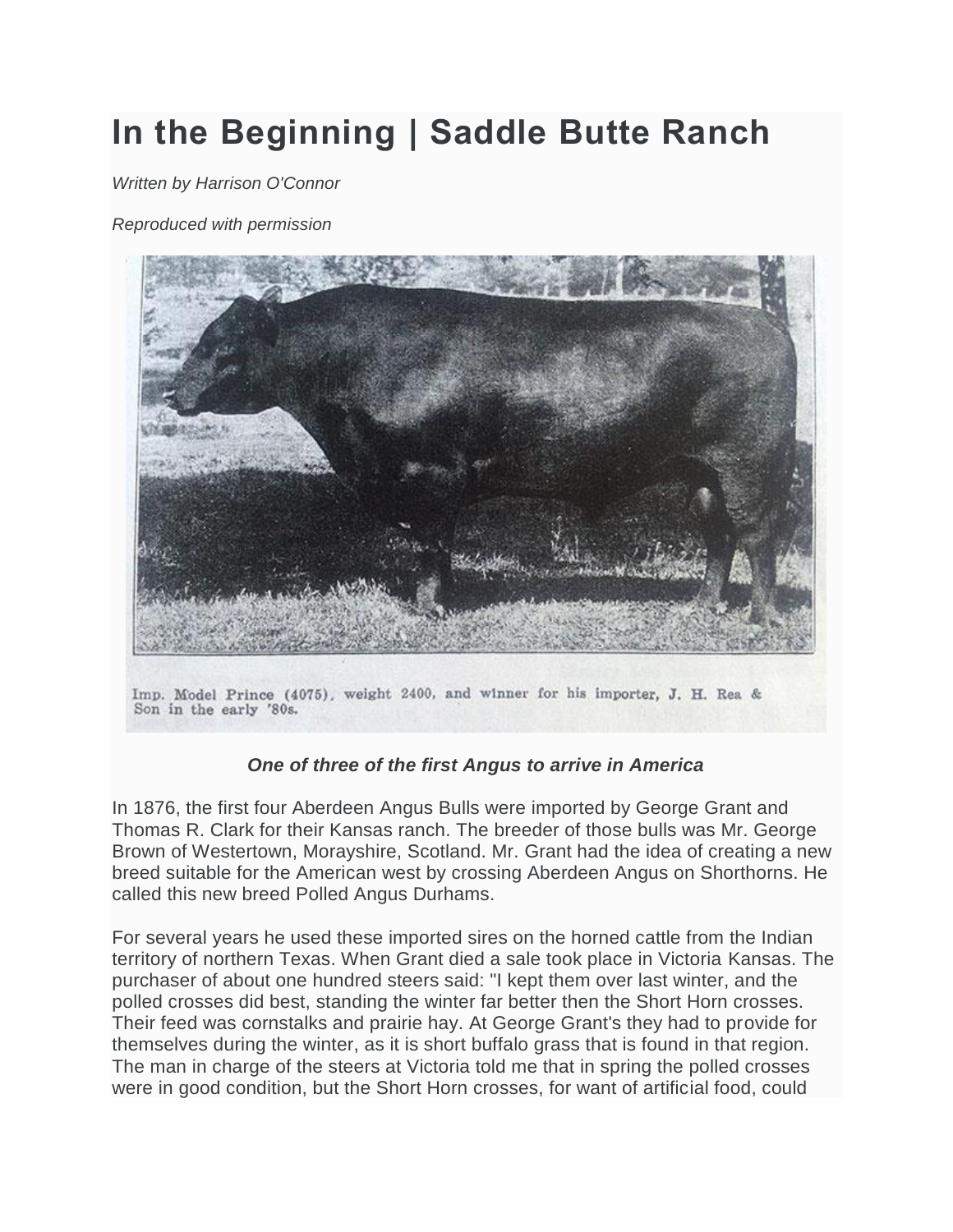hardly rise up and walk. The polled crosses weighed about 120 lbs. live weight more than the other crosses".

One of those first four bulls imported by George Grant, Model Prince (4075) weighed 2400 pounds He was purchased by Joseph H. Rea of Carrollton, Missouri. A 1919 edition of the Aberdeen-Angus Journal reported:

On December 8, 1880 a tall, rangy Missourian came to the market with 36 head of fat cattle that marked the opening of a new epoch in the agriculture of America.

"Those steers, fed and marketed by Joseph H. Rea, were the first steers carrying Aberdeen Angus blood ever marketed in Chicago. They made the packing and livestock world sit up and take notice when they dressed fully 5% more than the average."



*The first progeny of Aberdeen Angus to reach the Chicago stockywards. They were called "Polled Angus Durhams"*

Carrying on his father's success with Aberdeen Angus son, J. W. Rea, in 1905 marketed the first steer in Kansas City ever to sell for 10 cents a pound.

So impressed by the feeding quality of these first "Doddies", Joseph Rea sent his sons to Scotland to buy more seedstock. They brought back the first Trojan Ericas to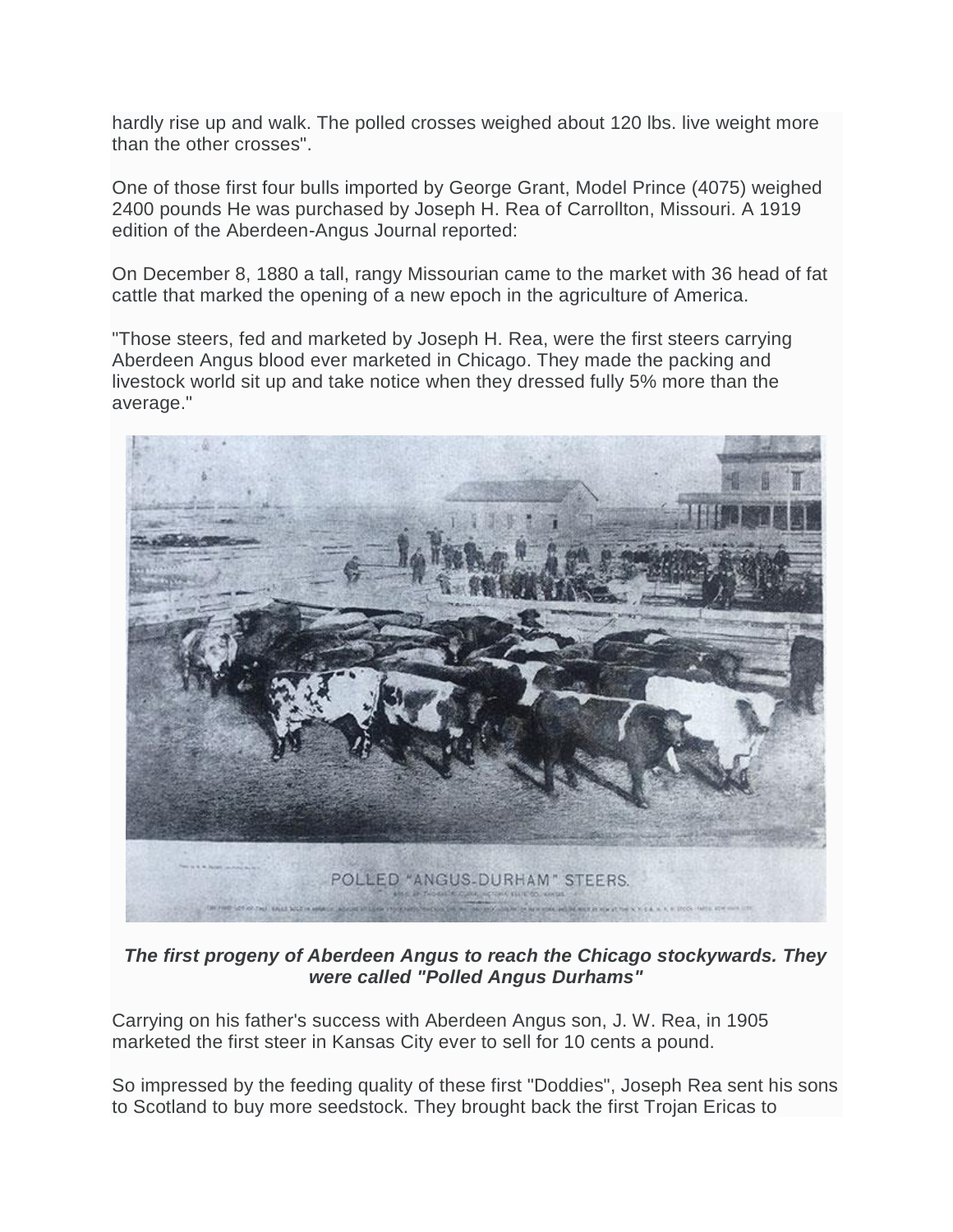America, as well as a herd bull, Erin (3713) and Elsie from Sir George Macpherson of Ballindalloch. The Rea herd grew to include Queen Mothers, Drumin Lucies, Kinnard Fannies, Rose of Advie, Nosegays, Kinochtry Emilies, Blackbirds, and Trojan Ericas.

Generations of the Rea family passed their closed "Moss Creek" herd down from father to son. In the winter of 2004 Joseph Rea's great-grandson, Stephen, gave the herd to the University of Central Missouri.

"My father once said that he would never sell the herd, the cows belonged to the family and he expected them to keep the family name for years to come. Now, with his passing, his wishes will be followed," remarked Stephen Rea. "The Moss Creek Herd will never be sold, it will live on at CMSU and the Rea name will continue with it."

The 125 year old herd is intended to serve as a hands-on educational tool for students on the Prussing Research Farm.

**Imagine my great pleasure when Stephen Rea visited Saddle Butte Ranch.** He showed me a photo of his grandfather standing behind the first steer to sell for 10 cents a pound in Kansas City. Also an historic photo of those first polled "Angus-Durham" steers. As well, I was struck by the photograph of Model Prince. At 2400 pounds he was anything but the "belt buckle" cattle reportedly to come from Scotland.

I told Stephen of my pride in being a seed-saver for the remnant families authenticated to be pure Aberdeen Angus. He said, "My late father would have been very pleased with what you have accomplished with your "doddies".

I wonder what Stephen's great-grandfather, Joseph, who was an original member of the American Aberdeen-Angus Breeders Association of 1883, would have thought about today's American Angus Association who conveniently dropped "Aberdeen" from its name. The original Aberdeen-Angus Breeders Association was formed to **maintain unimpaired the purity of the breed of cattle known as Aberdeen-Angus."**

**Someday soon DNA will reveal the names of unscrupulous "breeders" who thought nothing of adding other breeds to the registry, turning pedigrees into meaningless paper.**

**In the meantime the honor of looking after true Doddies encourages us every day.**